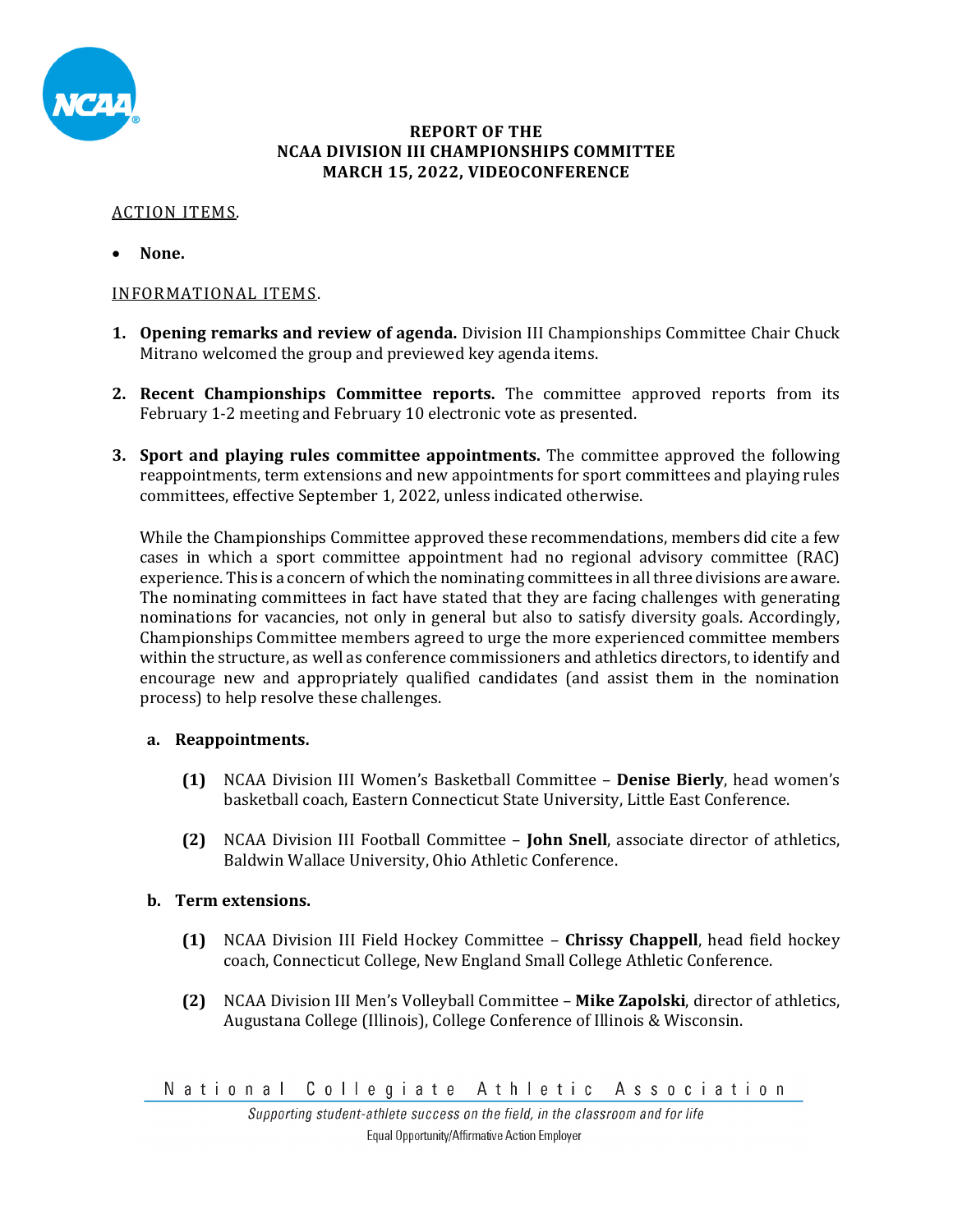#### **c. New appointments.**

**\_\_\_\_\_\_\_\_\_**

- **(1)** NCAA Division III Men's Golf Committee Region V: **Tom Koehle**, head men's golf coach, Penn State University, Altoona, Allegheny Mountain Collegiate Conference.
- **(2)** NCAA Division III Women's Lacrosse Committee Region VII: **Michael Schulist**, director of athletics, Carroll University (Wisconsin), College Conference of Illinois & Wisconsin.
- **(3)** NCAA Division III Women's Soccer Committee Region V: **Susan Kolb**, director of athletics, Hood College, Middle Atlantic Conferences; and Region VII: **Adam Sprague**, head women's soccer coach, Mount Aloysius College, Allegheny Mountain Collegiate Conference.
- **(4)** NCAA Division III Softball Committee Region I: **Casie Runksmeier**, associate director of athletics and senior woman administrator, Colby College, New England Small College Athletic Conference; and Region VII: **Van Zanic**, director of athletics and head softball coach, Geneva College, Presidents' Athletic Conference.
- **(5)** NCAA Division III Men's and Women's Swimming and Diving Committee **Kate Roy**, associate commissioner and senior woman administrator, North Atlantic Conference; and **Andrew Brabson**, head swimming and diving coach, California Institute of Technology, Southern California Intercollegiate Athletic Conference.
- **(6)** NCAA Division III Women's Tennis (immediate vacancy replacing Caitlin Crowley) **Justin Grube**, director of athletics communication, Franklin & Marshall College, Centennial Conference.
- **(7)** NCAA Division III Men's and Women's Track and Field and Cross Country Committee – Region I: **Joel Williams**, diversity, equity and inclusion coordinator and head cross country and track and field coach, Tufts University, New England Small College Athletic Conference; and Region VI: **Ayanna Tweedy**, director of athletics, Rose-Hulman Institute of Technology, Heartland Collegiate Athletic Conference.
- **(8)** NCAA Division III Men's Volleyball Committee At-Large: Sandy **Augstein‐Collins**, director of athletics, Russell Sage College, Empire 8.
- **(9)** NCAA Women's Basketball Rules Committee **Carol Jue**, head women's basketball coach, Chapman University, Southern California Intercollegiate Athletic Conference.
- **(10)** NCAA Football Rules Committee **Jason Lener**, director of athletics, Westminster College, Presidents' Athletic Conference.
- **(11)** NCAA Women's Lacrosse Rules Committee **Kari‐Lei Berry**, head women's lacrosse coach, Notre Dame of Maryland University, Colonial States Athletic Conference.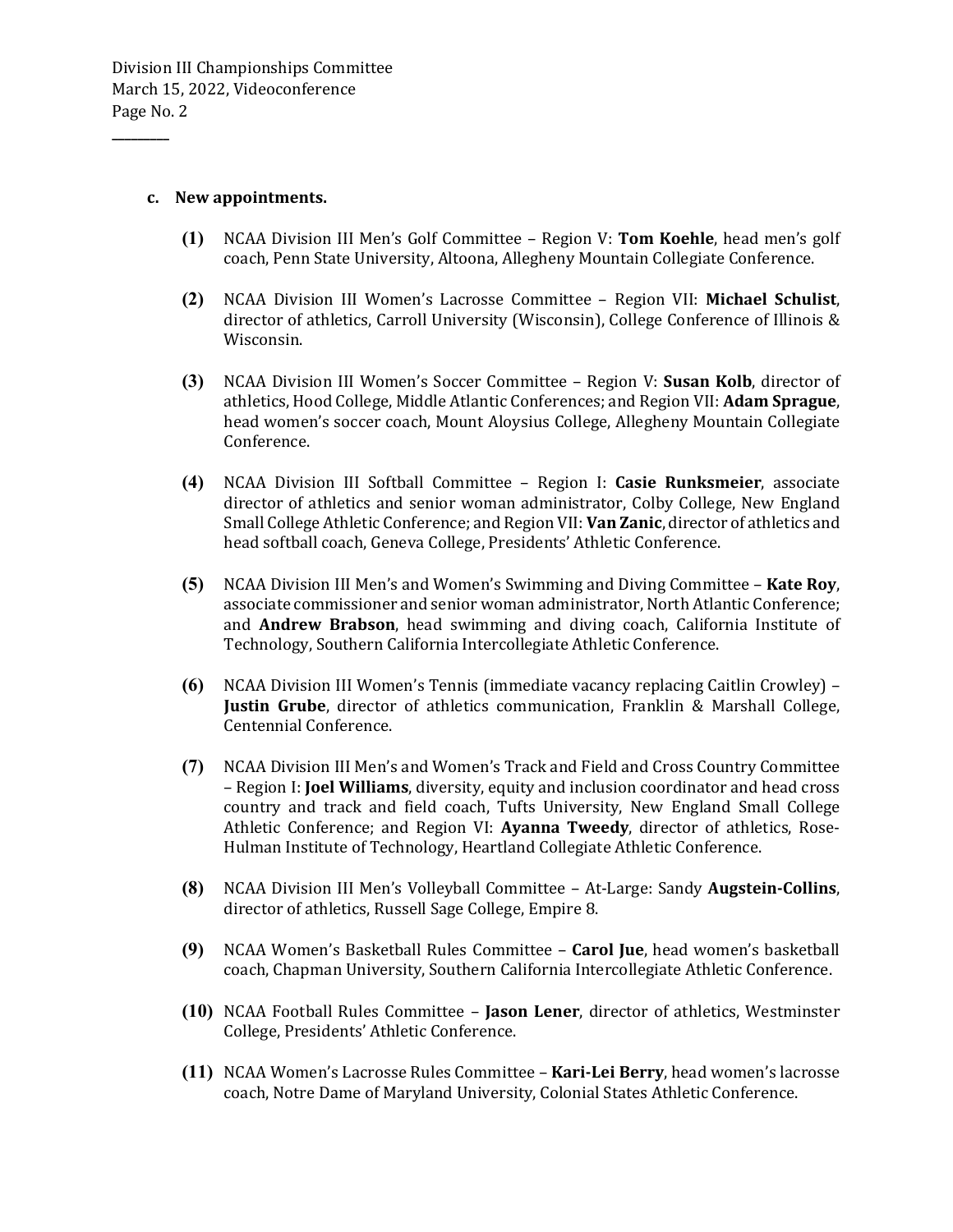**\_\_\_\_\_\_\_\_\_**

- **(12)** NCAA Men's and Women's Soccer Rules Committee **Brandon Koons**, head women's soccer coach, Otterbein University, Ohio Athletic Conference.
- **(13)** NCAA Softball Rules Committee **Tina Phillips,** head softball coach and senior woman administrator, University of Pittsburgh, Bradford, Allegheny Mountain Collegiate Conference.
- **(14)** NCAA Women's Bowling Committee (immediate vacancy replacing Barb Jones) **Jeff Walsh**, head women's bowling coach, Medaille College, Allegheny Mountain Athletic Conference.
- **(15)** NCAA Men's and Women's Fencing Committee Northeast region: **Bruce Gilliam**, head fencing coach, Vassar College, Liberty League.
- **4. In**-**region competition requirement waiver requests.** The Championships Committee approved in-region competition waiver requests from Colorado College for men's and women's lacrosse and Emory University for men's and women's tennis for the 2022 sport seasons. Both institutions annually submit these requests due to their lack of proximity to other Division III institutions and other scheduling issues.
- **5. Sport committee chair recommendations.** The committee approved a policy change allowing sport committees to submit their requests for chair appointments as informational items going forward rather than as action items for the Championships Committee to consider. The committee in the past has typically regarded these requests as perfunctory in nature and has trusted that the sport committee is making an informed decision that is in their best interests. Accordingly, this policy change streamlines the approval process and aligns with the process used in Divisions I and II.
- **6. Membership survey.** The committee reviewed responses (both by institution and by conference office) to the membership survey distributed in February to help the Division III Advisory Council complete its charge of reviewing the division's rules and policies to align with the new NCAA constitution. The committee focused on membership responses to championships-specific topics, particularly the ranking of budget priorities for the future. In general, committee members found that the membership's priorities (and in many cases the ranking of priorities) reflect those the committee has been discussing in recent meetings. Committee members noted that the survey responses will help inform their deliberations in the coming months as they work to formalize requests for the Division III Strategic Planning and Finance Committee to consider for the next budget cycle.
- **7. Gender equity review.** Staff reviewed with the committee a spreadsheet outlining the recommendations from both the Phase I and Phase II reports from the gender equity review that impact all three divisions, the progress that has been made to date, and the next steps going forward. The committee asked that a separate list be provided that includes only those items relevant to Division III. The committee also considered a working model going forward in which the sport committee chairs, the staff championship managers and the Championships Committee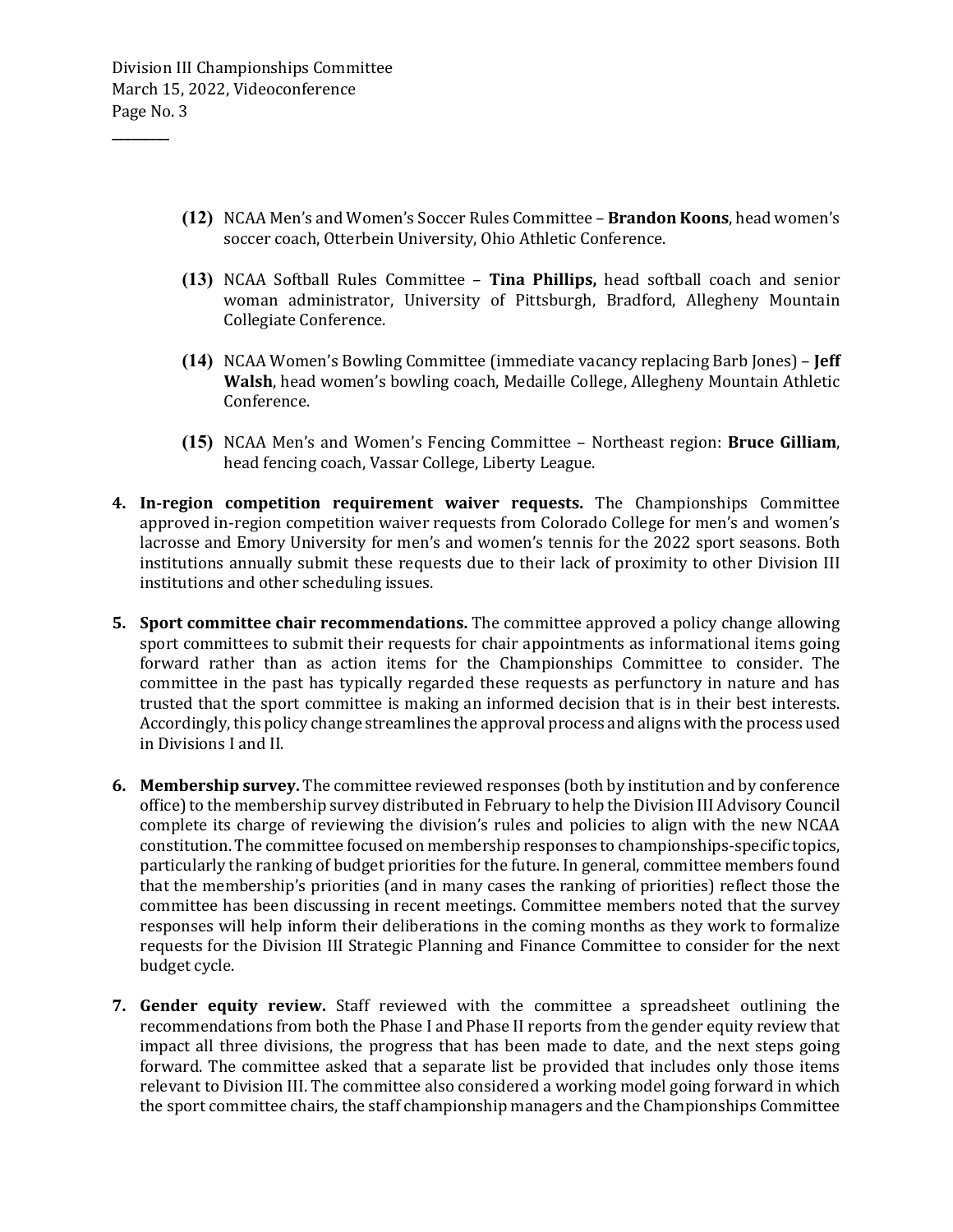Division III Championships Committee March 15, 2022, Videoconference Page No. 4

**\_\_\_\_\_\_\_\_\_**

liaisons for comparable sports (e.g., men's and women's soccer, men's and women's golf, baseball and softball, etc.) would meet regularly to monitor issues and ensure that student-athletes in those sports enjoy equitable experiences. The committee also acknowledged that the more indepth review of these issues is better positioned to begin this summer in order for newly hired staff to become acclimated with their duties and to successfully execute the demanding winter and spring championships seasons.

**8. Sport committee feedback.** The committee reviewed draft questions for sport committees regarding bench size, day of rest and selection criteria, topics on which the committee felt sport committee input would be helpful to inform recommendations going forward. Staff asked committee members to suggest any changes within the next week so that sport committees have ample time to provide feedback on these issues before the committee's June meeting.

## **9. Fall championships updates.**

- **a. Per diem.** Staff noted that the increase in per diem from \$95 to \$100 scheduled for the 2021-22 academic year was inadvertently not applied this past fall. Staff is working to reimburse institutions accordingly.
- **b. Ground transportation.** Staff also reviewed updated travel policies to account for reimbursement beyond the stated \$1,500 per day up to the actual cost with supporting documentation.

## **10. Other business.**

 **Correspondence from the Intercollegiate Women's Lacrosse Coaches Association.** The committee acknowledged receipt of a letter from the IWLCA recommending increases in squad size and travel party size, among other concerns. The staff will draft a response, noting that these issues are the purview of the NCAA Division III Women's Lacrosse Committee, which will take them under consideration (several of the IWLCA's concerns already have been on the sport committee's agenda) and provide recommendations as appropriate for the Division III Championships Committee to consider.

## **11. Future meeting dates and sites.**

- April 26, 11 a.m.- Noon Eastern time (monthly videoconference).
- May 17, 11 a.m.- Noon Eastern time (monthly videoconference).
- June 21-22, 2022 (quarterly meeting; Indianapolis).
- July 19, 11 a.m.- Noon Eastern time (monthly videoconference).
- August 16, 11 a.m.- Noon Eastern time (monthly videoconference).
- September 11-13 [quarterly meeting; Indianapolis (includes meeting with sport committee chairs)].

*Committee Chair: Chuck Mitrano, Empire 8*